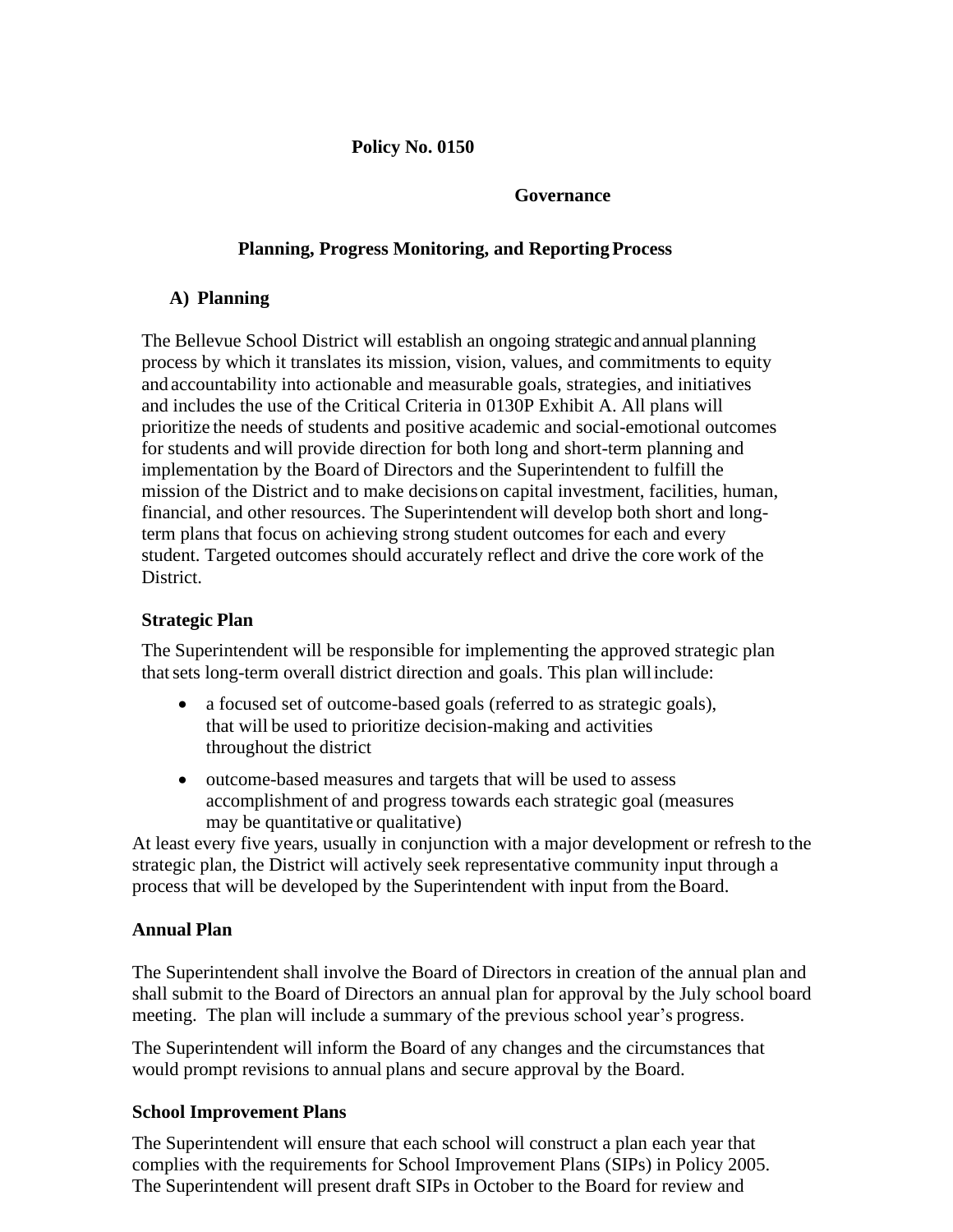final SIPs for approval in November. SIPs will include the following elements:

• specific one-year outcome-based measures and targets that will advance

the district's strategic and annual goals, including the district's focus on

commitmentsto equity and accountability.

- outcome-based measures and targets that will be used to both drive the actualwork and to assess the accomplishment of and progress towards each school-specific goal
	- o SIP targets will be specific, measurable, achievable, time specific (within the one year), and generally aligned with both the one-year specific plan and three-year to five-year plan.
- Specific strategies/actions designed to achieve the outcome-based targets
- a summary of how stakeholder input and participation was applied in construction of the plan

#### **Commitment to Equity and Accountability**

Consistent with District's Policy 0130 Equity and Accountability, the Superintendent will review the District commitments to equity and accountability and ensure that annual and strategic plans advance those commitments.

To ensure that progress on the District's commitments to equity and accountability is monitored, the work of the District to address these commitments will be incorporated into the annual plan of the district.

#### **Communications**

The Superintendent will ensure that up-to-date versions of the strategic plan, annual plan, and school improvement plans can be easily located on District website.

#### **B) Progress Monitoring and Reporting**

Throughout the year and for the duration of the strategic and annual plans, the Superintendent will monitor goals, measures, targets, and issues identified in critical criteria reviews, and share progress with the Board.

#### **Annual Plan Progress Reports**

The Superintendent will collaborate with the Board to create an Annual Board Calendar that includes identifies specific meetings for progress reports related to the Annual Plan.

#### **Additional Reports**

The Board may request an additional report of the Superintendent. The Superintendent will enumerate and maintain a list of all legally required reports as well as those required by policy to include in the Annual Board Calendar.

#### **Board Actions**

Following the presentation to the Board of any reports captured by this policy, the Board will communicate any follow up actions through a vote taken unless agreed otherwise.